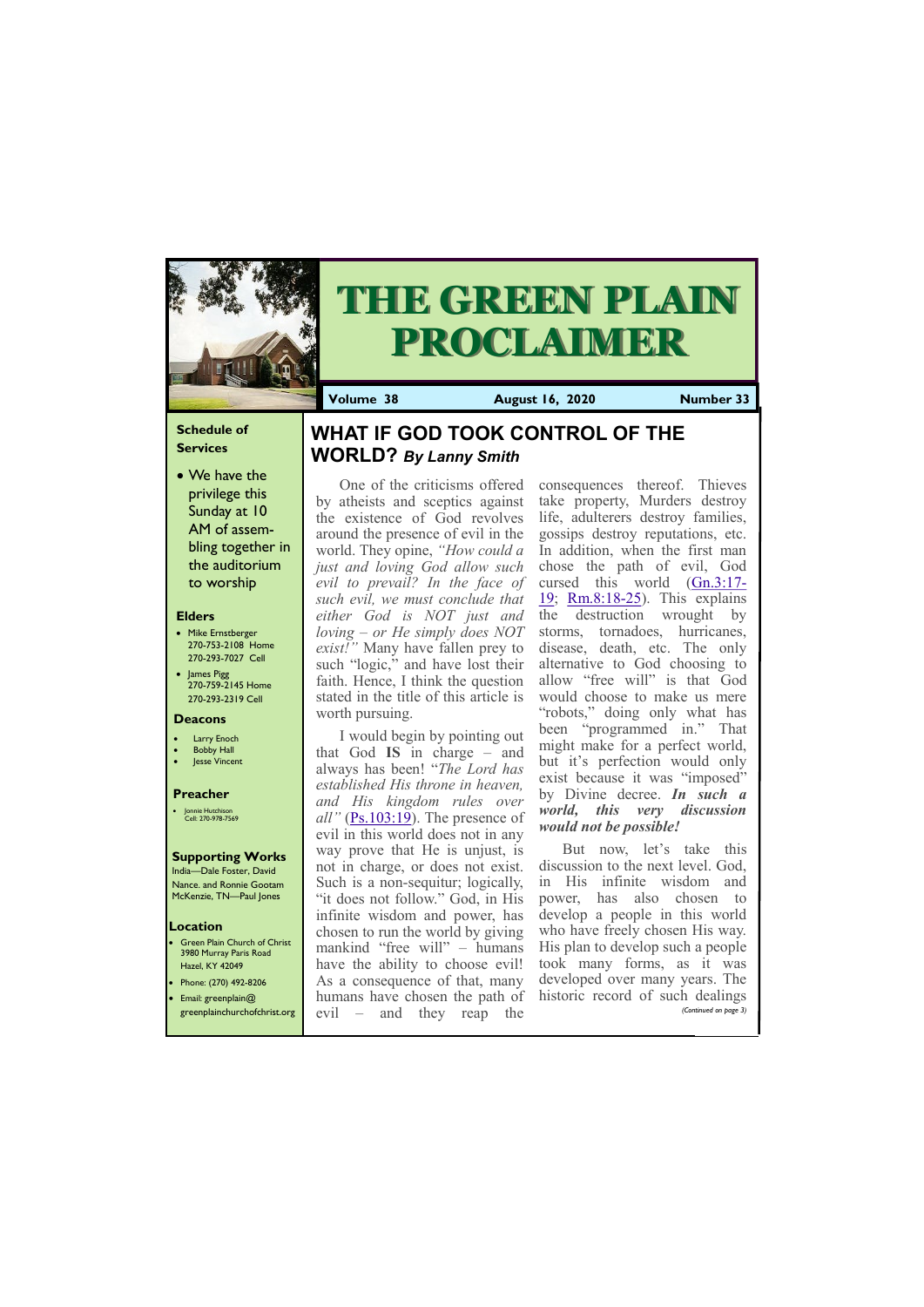# NEWS AND NOTES

*REMEMBER IN PRAYER: Green Plain members*: Remember Jane Morris, Faye Travis, Peggy Jarvis, Rex Enoch, Mary Crutchfield, Joanne Barnes, Maxine Pool, Hayes and Marjorie Grady, Jim Fielder, Griselda Adams, Larry Enoch, Ann Thompson and Carolyn Byars. **Family and Friends:**  Jenne Pool, Teresa Tacker, Betty Pond, Bryan White, Meredith Enoch, Kenneth Mizell, , Janice Canter, Maryanne Pedigrew, Dale Foster, Andrea Phillips, Donald and Dorothy Cook, Pat Hocking, Sandra Cook Downs, Hollis Morris (granddaughter of Brent & Jane) and Jason Rutledge (husband of April and son-in-law of Ron and Joanne Hutchison) is suffering from Covid-19 and is in the hospital in Bismarck, ND receiving treatment.

> *Answer:* Jesus remained on the earth forty days according to Acts 1:3. Hundreds of people saw Him during this time (1 Corinthians 15:3-7).

- **PANTRY ITEMS August 2020: 2—Canned Potatoes; 9—Canned Tomatoes; 16—Vienna Sausages; 23—Pinto Beans; 30—Creamed Corn.** Please bring any additional items you wish for the "blessing box" which is located next to the breezeway on the north side of the building.
- **See our Facebook page** for announcements, updates and articles. Access to past editions of this bulletin are available on our website at http://greenplainchurchofchrist.org.
- **Mission Work:** Please continue to pray for the preachers this congregation is supporting in India and for Ronnie Gootan, David Nance, Mike Kiser, Arnold Gerson and Paul Jones in their respective works.
- **August 2020 Anniversaries:** 13th—Gail and Jonnie Hutchison; **Birthdays:** 4th—Teresa Enoch; 10th—Brent Morris. If we have left anyone out please let us know.
- **We offer FREE BIBLE CORRECPONDENCE COURSES through the mail. Enroll on our website or send your name and return mailing address to the address on the first page of this bulletin. You may also call 270-978-7569 or you may email us at greenplain@greenplainchurchofchrist.org.**
- **Additional Study Opportunities:** We encourage our readers to take advantage of the wealth of Bible study opportunities which are available online. There is a list of some of these at the bottom of this page. You will find scores of recorded videos and live programs that you can watch at your convivence. The Bible admonishes us to *"...grow in the grace and in the knowledge of our Lord and Savior Jesus Christ"* (2 Peter 3:18).
- The "pleasure" that sin brings is short-lived and never results in complete or lasting satisfaction. On the other hand, the joy of serving the Lord is "eternal in the heavens" (2 Cor. 5:1).

**Page 2**

# **ONLINE SPIRITUAL RESOURCES Gospel Broadcasting Network https://gbntv.org/**

**World Video Bible School https://store.wvbs.org/wvbs-splashpage.html**

> **A Bible Answer https://abibleanswertv.org/**

> > **Good News Today http://gnttv.org/**

**In Search of the Lord's Way http://searchtv.org/**



**This Week: Who were the first people to see Jesus after His resurrection?**

*Last Week:* How long did Jesus remain on the earth after His resurrection?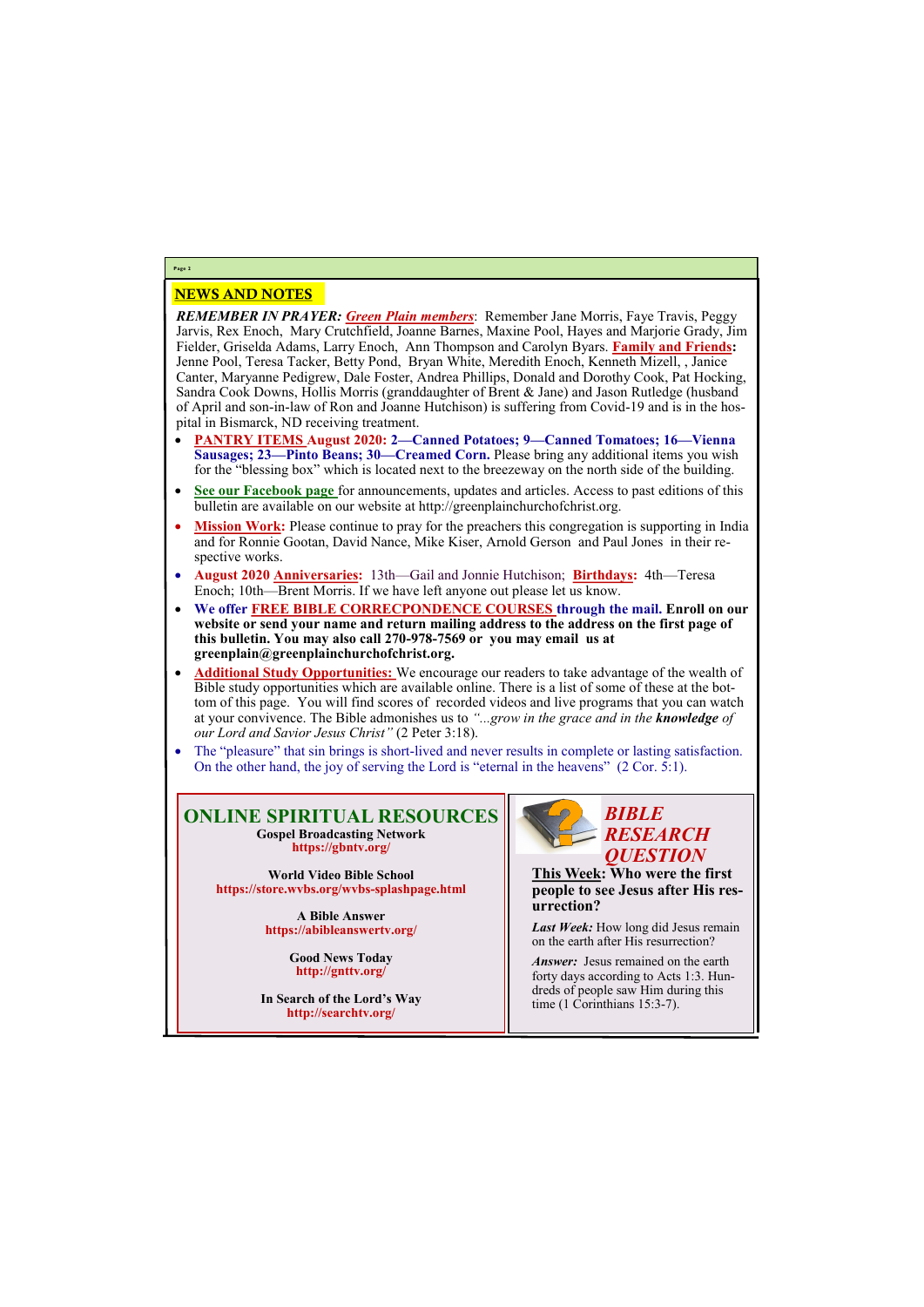**Page 3**

"To me, who am less than the least of all the saints, this grace was given, that I should preach among the Gentiles the unsearchable riches of Christ, and to make all see what is the fellowship of the mystery, which from the beginning of the ages has been hidden in God who created all things through Jesus Christ; *to the intent that now the manifold wisdom of God might be made known through the church to the principalities and powers in the heavenly places, according to the eternal purpose which He accomplished in Christ Jesus our Lord,* in whom we have boldness and access with confidence through faith in Him"  $(Ep.3:8-12)$  $(Ep.3:8-12)$  $(Ep.3:8-12)$ .

(i.e. the Bible) serves not only as a chronicle of the development of this plan, but also as evidence of His existence! In its fullest form, these people are identified in Scripture as "the church." *Simply put, "the church" are those people who have chosen of their own free wills to serve God.* They have been instructed and persuaded of the proper way to live their lives (cf. [Mt.28:19](https://biblia.com/bible/nkjv/Matt.28.19-20)-20). *As a result, the church is "a living demonstration" of a world where God has taken control!* Notice:

It should be noted that, in the above text, "the church" refers to the *universal* body *–*

*i.e. those whom God knows to be faithful to Him* (cf. 2Tm.2:19). Local churches may have individuals who fall short of the ideal (cf. [1Cor.5:1ff\).](https://biblia.com/bible/nkjv/1%20Cor.5.1ff) But when we look at the universal family of God (i.e. the faithful), we can see exactly how this world could be, if God was in control – for these are the very people who have willingly let God control them!

What would this world be like if everyone lived a moral life? Look at the church  $(Ep.5:1-11)$  $(Ep.5:1-11)$ ! What would our homes look like if everyone in the family did their part? Look at the church ([Ep.5:22](https://biblia.com/bible/nkjv/Eph.5.22-6.4)-6:4)! What would our cities look like if everyone was a loyal citizen? Look at the church [\(Rm.13:1](https://biblia.com/bible/nkjv/Rom.13.1-7)-[7\)!](https://biblia.com/bible/nkjv/Rom.13.1-7) What would race relations be like if we could treat every human being like a family member? Look at the church [\(Ga.3:26](https://biblia.com/bible/nkjv/Gal.3.26-29)- [29](https://biblia.com/bible/nkjv/Gal.3.26-29) [Ep.2:11](https://biblia.com/bible/nkjv/Eph.2.11-16)-16)! Examples of this principle could be greatly multiplied, but you get the general idea.

Now, contrast what you see in the universal church, run by God, with the rest of the world, run by Satan. And once you have taken a good look, ask yourself, "Which way is better?" The answer is obvious!

—fishers-churchofchrist.com

**When You Face the Storms of Life** Remember - Jesus **Has the Power to** 

*(Continued from page 1)*

Mark 4:39 Then He arose and rebuked the wind, and said to the sea, "Peace, be still!" And the wind ceased and there was a